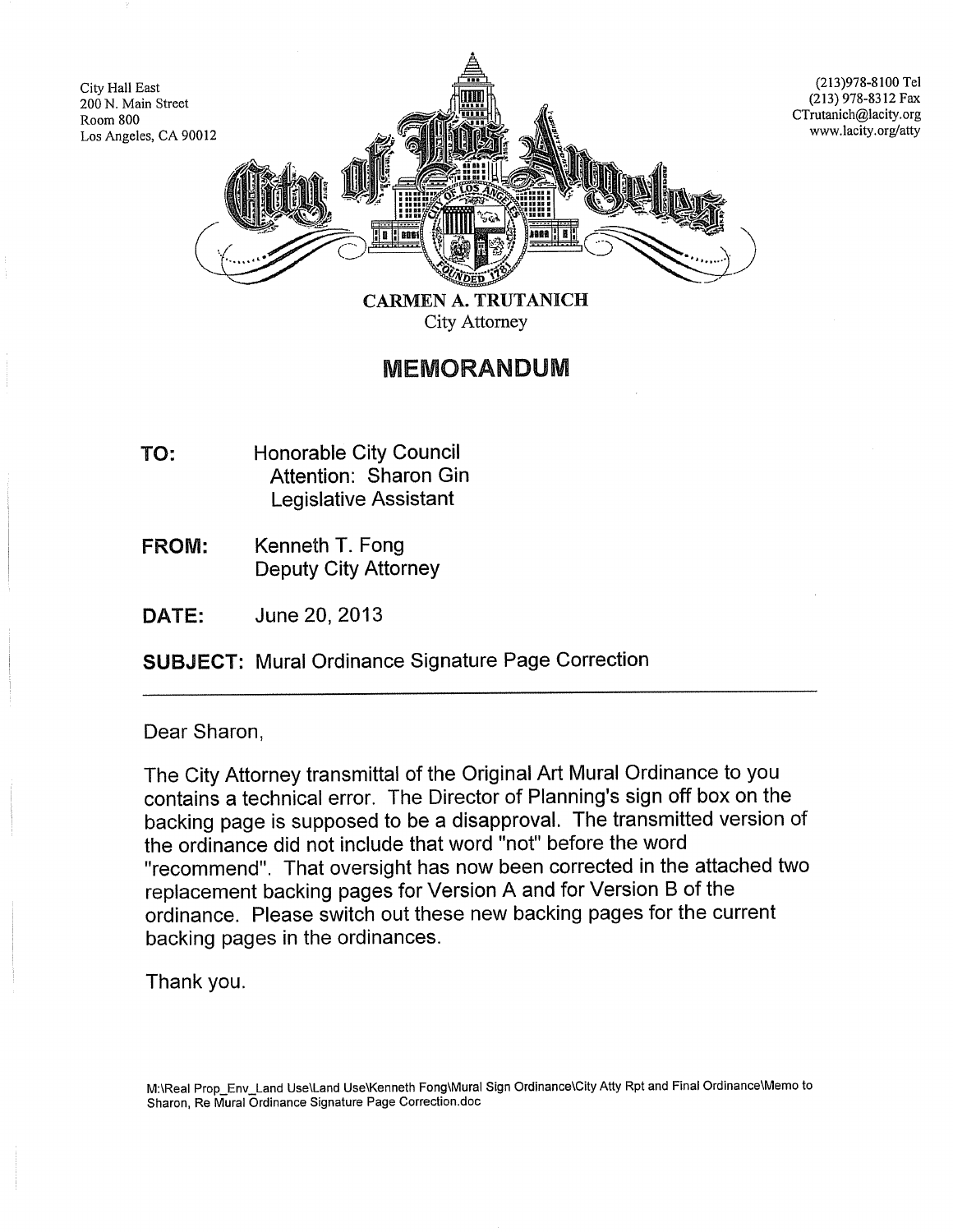Sec. 7. The City Clerk shall certify to the passage of this ordinance and have it published in accordance with Council policy, either in a daily newspaper circulated in the City of Los Angeles or by posting for ten days in three public places in the City of Los Angeles: one copy on the bulletin board located at the Main Street entrance to the Los Angeles City Hall; one copy on the bulletin board located at the Main Street entrance to the Los Angeles City Hall East; and one copy on the bulletin board located at the Temple Street entrance to the Los Angeles County Hall of Records.

I hereby certify that this ordinance was passed by the Council of the City of Los Angeles, by a vote of not less than two-thirds of all of its members, at its meeting of

JUNE LAGMAY, City Clerk

By \_\_\_\_\_\_\_\_\_\_\_\_\_\_\_\_\_\_\_\_\_\_\_\_ \_

Approved-----------

Mayor

**Deputy** 

Approved as to Form and Legality

CARMEN E. TRUTANICH, City Attorney

 $p\rightarrow$ By  $N$  entity  $\frac{1}{2}$ 

KENNETH T. FONG Deputy City Attorney

Date  $\sqrt{\nu}$  19,  $201$ <sup>2</sup>

File No(s). CF Nos. 08-0515, 08-1233 and 08-0530

Pursuant to Charter Section 559, I disapprove this ordinance on behalf of the City Planning Commission and recommend that it not be adopted .....

June  $/$ <sup>9</sup>, 2013

See attached report.

al

Michael LoGrande Director of Planning

M:\Real Prop\_Env\_Land Use\Land Use\Kenneth Fong\Mural Sign Ordinance\City Atty Rpt and Final Ordinance\Mural Ordinance City Attorney FINAL VERSION B (6 11 2013).docx